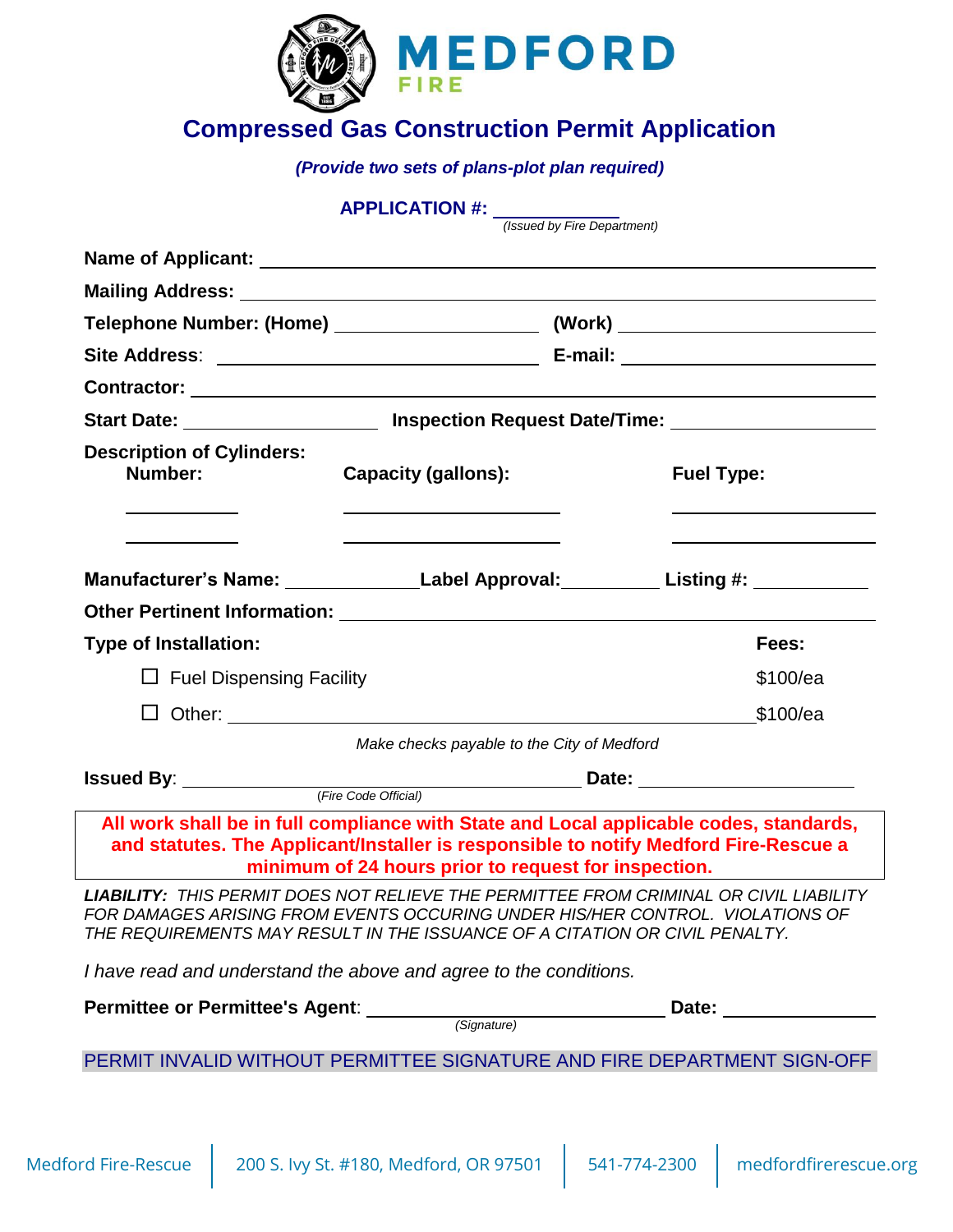## **Code References**

1. An operational permit is required for the storage, use or handling at normal temperature and pressure (NTP) of compressed gases in excess of the amounts listed in Table 105.6.8.

| <b>Type of Gas</b>                                                   | Amount<br>(cubic feet at NTP) |  |
|----------------------------------------------------------------------|-------------------------------|--|
| Corrosive                                                            | 200                           |  |
| Flammable (except cryogenic fluids<br>and liquefied petroleum gases) | 200                           |  |
| Highly toxic                                                         | Any Amount                    |  |
| Inert and simple asphyxiant                                          | 6,000                         |  |
| Oxidizing (including oxygen)                                         | 504                           |  |
| Pyrophoric                                                           | Any Amount                    |  |
| Toxic                                                                | Any Amount                    |  |

## **Table 105.6.8 Permit Amounts for Compressed Gases**

- 2. The provisions of Sections 407.2 through 407.7 shall be applicable where hazardous materials subject to permits under Section 5001.5 are located on the premises or where required by the fire code official. OFC 407.1
	- a. Material Safety Data Sheets (MSDS) for all hazardous materials shall be either readily available on the premises as a paper copy, or where approved, shall be permitted to be readily retrievable by electronic access. OFC 407.2
	- b. Individual containers of hazardous materials, cartons or packages shall be marked or labeled in accordance with applicable federal regulations. Buildings, rooms and spaces containing hazardous materials shall be identified by hazard warning signs in accordance with Section 5003.5. OFC 407.3
	- c. Persons responsible for the operation of areas in which hazardous materials are stored, dispensed, handled or used shall be familiar with the chemical nature of the materials and the appropriate mitigating actions necessary in the event of a fire, leak or spill. Responsible persons shall be designated and trained to be liaison personnel for the fire department. These persons shall aid the fire department in preplanning emergency responses and identification of the locations where hazardous materials are located, and shall have access to Material Safety Data Sheets and be knowledgeable in the site emergency response procedures. OFC 407.4
	- d. Where required by the fire code official, a Hazardous Materials Inventory Statement (HMIS) in accordance with Section 5001.5.2 shall be provided when quantities meet or exceed those specified in Section 105.6. The fire code official is authorized to accept an alternative inventory statement as may be authorized by other local, state or federal regulations. OFC 407.5
	- e. Where required by the fire code official, a Hazardous Materials Management Plan (HMMP) in accordance with Section 5001.5.1 shall be provided when quantities meet or exceed those specified in Section 105.6. The fire code official is authorized to accept an alternative plan as may be required by other local, state or federal regulations. OFC 407.6
	- f. The person responsible for the operation of the facility shall submit to the fire code official a facility closure plan in accordance with Section 5001.6.3 to terminate storage, dispensing, handling or use of hazardous materials. OFC 407.7
- 3. A portable fire extinguisher of at least 40 BC in size shall be located within 30 feet of compressed gas use/storage. OFC Table 906.3(2)
- 4. Where applicable, storage areas shall have appropriate leak detection. (Hydro-carbon, O2, CO2, etc.) OFC 5001.3.3.8; 5003.2.2.1 (6)
- 5. "NO SMOKING" and "FLAMMABLE" signs shall be posted in approved locations and smoking prohibition enforced. OFC 5003.7.1
- 6. No smoking, open flame, or ignition sources shall be allowed within 25 feet of compressed gas use/storage. 2009 IFC 5003.7.1 (2)
- 7. Compressed gas cylinders must be segregated from any incompatible or combustible materials storage by a minimum distance of 20 feet. OFC 5003.9.8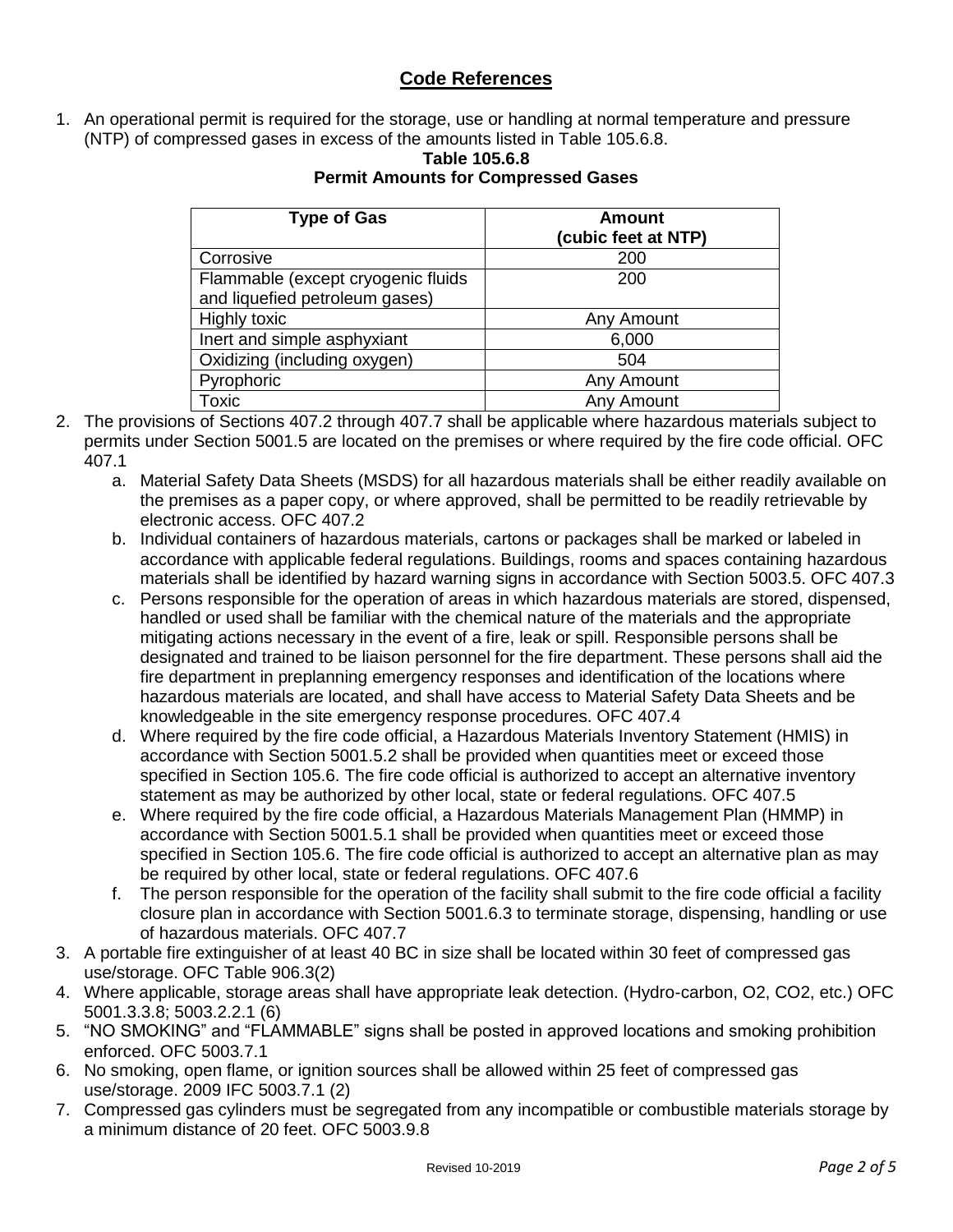- 8. Compressed gas containers, cylinders, tanks, and systems shall be marked in accordance with nationally recognized standards and in accordance with OFC 5303.4, CGA C-7, NFPA 704.
- 9. Compressed gas containers, cylinders, tanks, and systems shall be secured against accidental dislodgement and against access by unauthorized personnel. OFC 5303.5
- 10. Compressed gas containers, cylinders, tanks, and systems which could be exposed to physical damage shall be protected. Guard post or other means shall be provided to protect compressed gas containers, cylinders, tanks, and systems from vehicular damage indoors and outdoors. When such guards are provided, see OFC Section 312 for design criteria. OFC 5303.5.2
- 11. Compressed gas containers, cylinders, and tanks shall be secured to prevent falling due to contact, vibration, or seismic activity. Securing of compressed gas containers, cylinders, and tanks shall be by one of the following methods: OFC 5303.5.3 (1-4)
	- a. Securing containers, cylinders, and tanks to a fixed object with one or more restraints.
	- b. Securing containers, cylinders, and tanks on a cart or other mobile device designed for the movement of compressed gas containers, cylinders, or tanks.
	- c. Nesting of compressed gas containers, cylinders, and tanks at container filling or servicing facilities or seller's warehouses not accessible to the public. Nesting shall be allowed provided the nested containers, cylinders, or tanks, if dislodged, do not obstruct the required means of egress.
	- d. Securing of compressed gas containers, cylinders, and tanks to or within a rack, framework, cabinet, or similar assembly designed for such use.
- 12. Compressed gas containers, cylinders, and tanks designed for valve protection caps or other protection devices shall have the caps or devices attached. When outlet caps or plugs are installed, they shall be in place. OFC 5303.6
- 13. Heated indoor storage areas shall be arranged so that cylinders or other containers cannot be spot heated or heated above 125 degrees F (NFPA 55) by heating appliance or exposed to subambient (low) temperatures unless designed for use under such exposure. OFC 5303.7.6; NFPA 55 Section 7.1.10.5
- 14. Storage areas of flammable gases shall be kept clear of dry vegetation and combustible materials for a minimum distance of 10 feet OFC 5303.7.2
- 15. Cylinders stored outside shall not be placed on the ground (earth) or on surfaces where water can accumulate OFC 5303.13
- 16. Outdoor storage areas shall be permitted to be covered with canopies of noncombustible construction: outdoor storage areas shall have a minimum of 25% of the perimeter open to the atmosphere OFC 5303.14 & NFPA 55 14.3.3.2.6
- 17. Guard posts or other approved means shall be provided to protect storage tanks and connected piping, values and fittings, dispensing areas, and use areas subject to vehicular damage. When guard posts are installed, the posts shall be: (OFC Section 312)
	- a. Constructed of steel not less than 4 inches in diameter and concrete filled
	- b. Spaced not more than 4 feet between posts on center
	- c. Set not less than 3 feet deep in a concrete footing of not less than a 15-inch diameter
	- d. Set with the top of posts not less than 3 feet above ground, and
	- e. e. Located not less than 3 feet from tank or cylinders
- 18. Flammable gases shall not be located near exit access doors, exits, stairways or in areas normally used, or intended to be used, as a means of egress. OFC 6109.4
- 19. **OSFM Hazardous Substance Reporting** If the maximum amounts of a hazardous substance stored at the site exceeds the minimum reportable quantity listed on page 4 of this document, then it is a reportable quantity and must be reported. See also: [https://www.oregon.gov/OSP/SFM/pages/cr2k\\_home.aspx](https://www.oregon.gov/OSP/SFM/pages/cr2k_home.aspx)